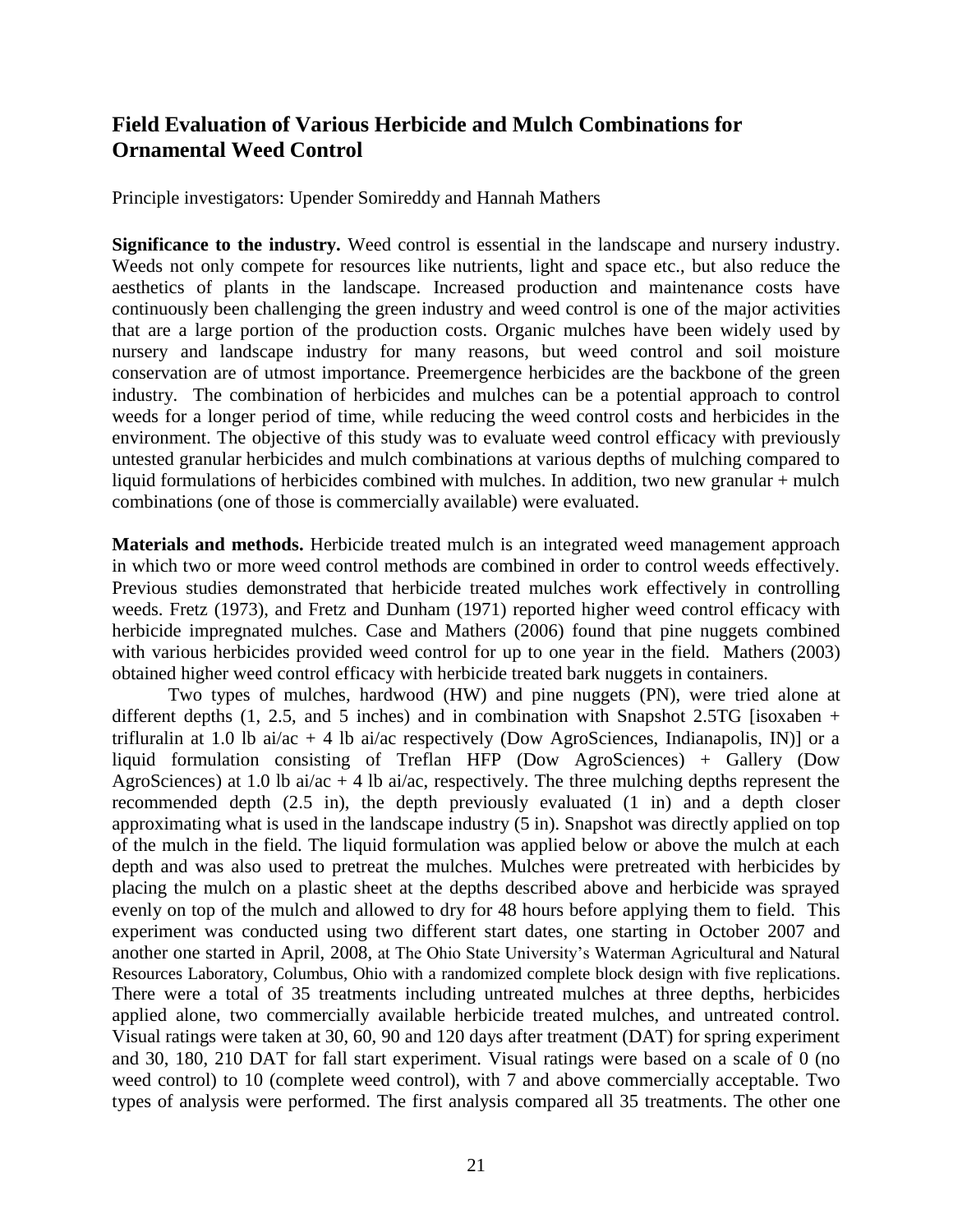compared different types of depths, two types of mulch, two types of herbicide formulations, and different application methods (herbicide applied above mulch, herbicide applied below mulch and herbicide treated mulch); however, only herbicide  $+$  mulch combinations were used for this analysis. The two methods were analyzed using lsmeans in SAS with  $\alpha = 0.05$  to compare treatment differences.

**Results and discussion:** Data was pooled across all dates for the April start experiment, and pooled over 180 DAT and 210 DAT for the October start. There was not much weed pressure at 30 DAT for the October experiment, so data was not included in this summary. Three treatments provided below commercially acceptable levels of weed control for the October start. They are treflan+gallery (T+G) (liquid formulation of herbicide) without mulch, untreated hardwood at one inch depth, and the untreated control. All other treatments have shown above commercially acceptable levels of weed efficacy (Fig.1). There was not a significant difference in terms of visual ratings between 2.5 inches depth and 5.0 inches depth mulch treatments either alone or with herbicides.

Regarding the April start experiment, there were seven treatments that have shown below commercially acceptable levels of weed control. They are snapshot (granular) without mulch, treflan+gallery (liquid) without mulch, untreated pine nuggets at 1 inch, untreated hardwood at 1 inch, treflan+gallery applied over 1 inch hardwood, snapshot applied over one inch hardwood, and the untreated control. All other treatments including two commercially available herbicide treated mulches provided above commercially acceptable levels of weed control.

There is significant difference of weed control efficacy between the three depths of mulches (fig.2) with both fall and spring experiments across all the dates. Five inch depth mulch has controlled weeds completely in the both fall and spring experiments. Pine nuggets have controlled weeds more effectively than hardwood mulch (Fig.3). When herbicide formulations were compared, granular herbicide have shown better weed control efficacy than liquid formulation of herbicide (fig.4) across all the combination treatments across all the dates in the spring experiment only. Fall start experiment did not show any difference of visual rating between the granular and liquid formulation of herbicides. There was a better weed control when herbicides were applied under mulches in the both experiments (fig.5).

One inch applied mulches either alone or in combination with herbicides in both experiments didn't show consistency in terms of weed control. All the five inch depth mulches either alone or combined with herbicides have shown best weed control over some of the 2.5 inches depth mulches combined with herbicides. But in terms of cost analysis, five inches depth mulch is not recommended as it is very expensive. Two and half inch depth mulch combined with herbicides could give equal weed control as five inches depth mulch. It can be concluded that a combination of two and half inches depth mulch and pre-emergent herbicides is economically viable option to control weeds effectively for longer period of time while saving the environment from herbicide pollution.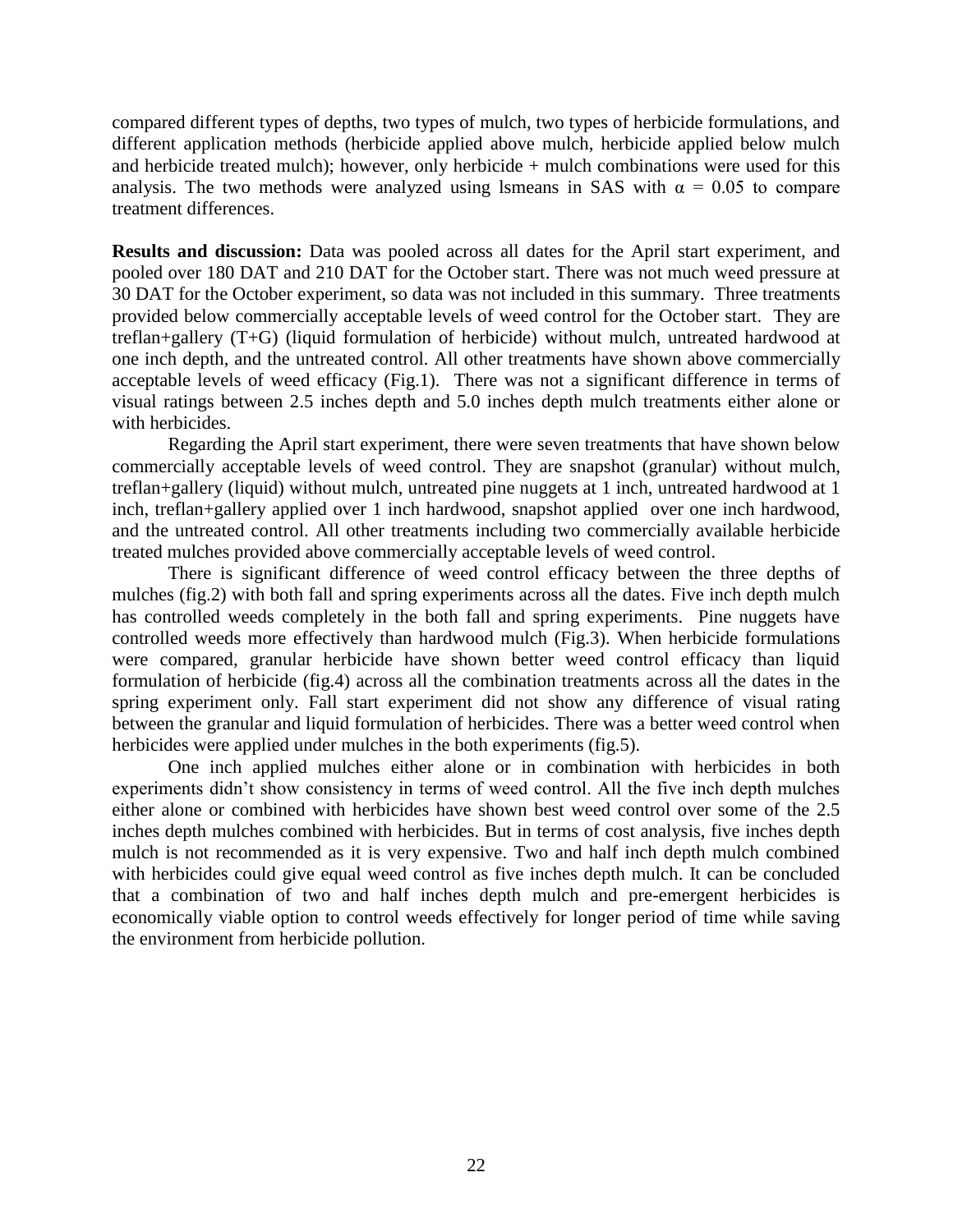

Fig.1.Visual ratings of weed control efficacy for the spring and fall start experiments pooled across all the dates. Visual ratings were given based on a scale of 0-10, 0 for no weed control and 10 for complete control of weeds. The red arrow line indicates the commercially acceptable level.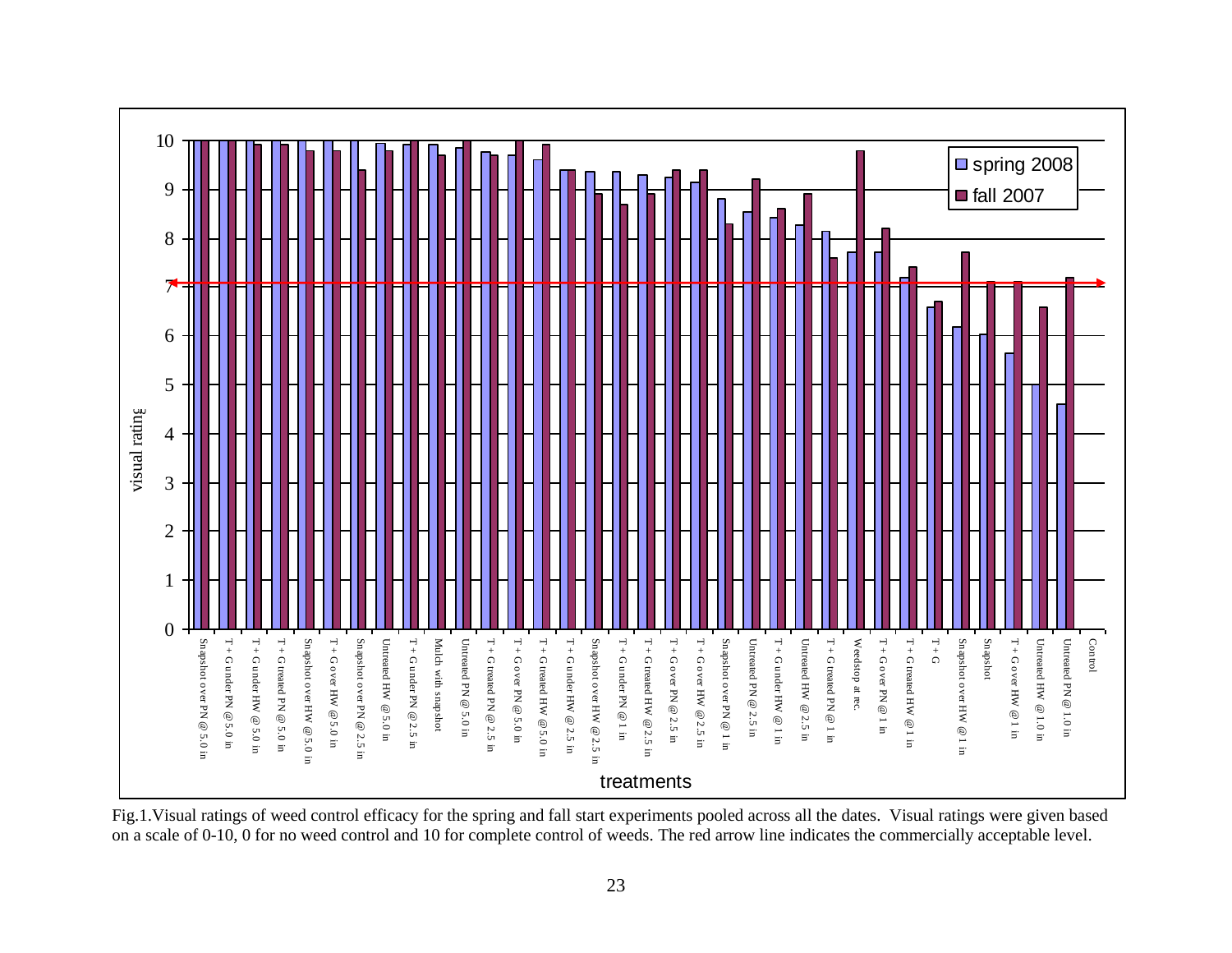



liquid formulation (treflan+gallery) of herbicides were compared for weed control efficacy. Only mulch + herbicide treatments were used for the analysis.Data pooled across all the dates, depth, mulch, and application method for each experiment.





\* Bars with different letters for each start date (fall or spring) are significantly different based on  $\alpha$  = 0.05.